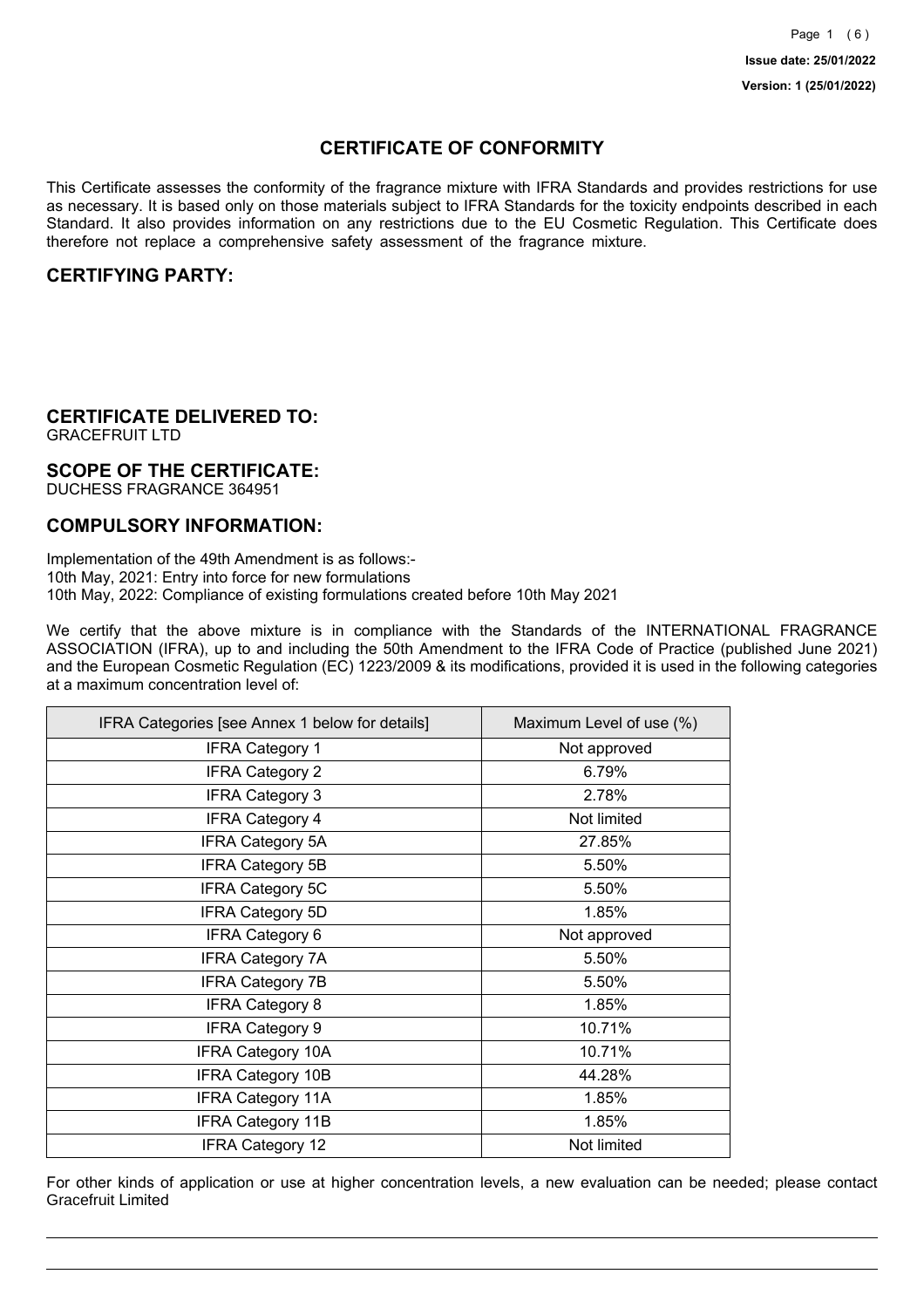## **EU COSMETIC INFORMATION:**

We certify that the above mixture is in compliance with the EU Cosmetic Regulation 1223/2009 and its amendments, provided it is used in the following applications at a maximum concentration level of:

| <b>Cosmetic Application</b>      | Maximum Level of use (%) |
|----------------------------------|--------------------------|
| Fine Fragrance                   | 62.50%                   |
| Eau de Toilette                  | 62.50%                   |
| Fragrancing cream                | 62.50%                   |
| Rinse off cosmetic products      | 62.50%                   |
| Other leave-on cosmetic products | 62.50%                   |
| Oral products                    | Not approved             |

Regulatory Affairs Department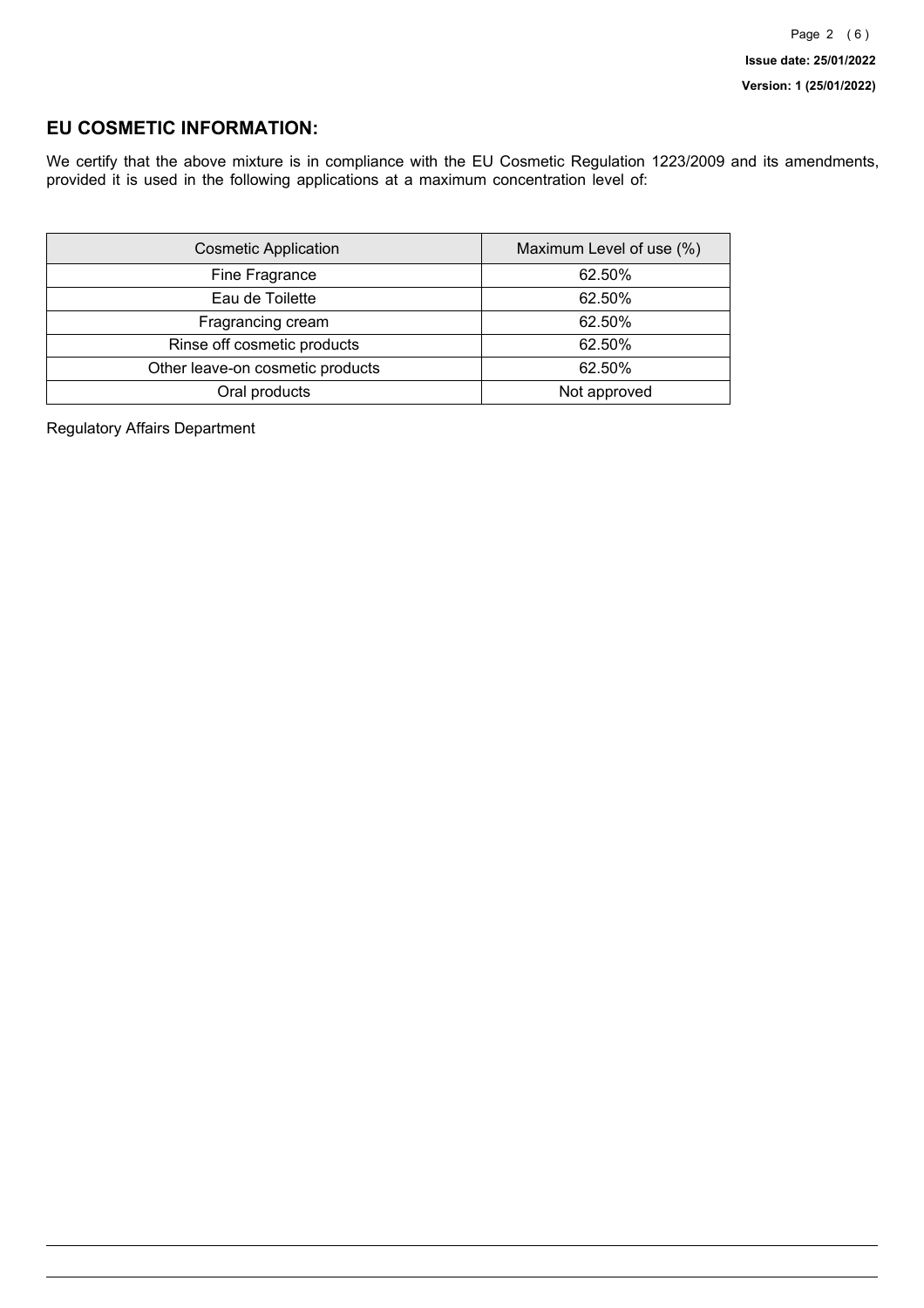### **ANNEX 1**

Below is an extract of information provided by IFRA in relation to types of application present in each IFRA Category. Additional information about IFRA Categories can be found in the Guidance to IFRA Standards, issued by IFRA.

| <b>IFRA Category</b>     | Product Type                                                                                                                                                                                                                                                                                                                                                                                                                                                                                                                                                                                                                                                                                                                                                                                                                                                                                                                                 |
|--------------------------|----------------------------------------------------------------------------------------------------------------------------------------------------------------------------------------------------------------------------------------------------------------------------------------------------------------------------------------------------------------------------------------------------------------------------------------------------------------------------------------------------------------------------------------------------------------------------------------------------------------------------------------------------------------------------------------------------------------------------------------------------------------------------------------------------------------------------------------------------------------------------------------------------------------------------------------------|
| IFRA Category 1          | Products applied to the lips: Lip products e.g. lipstick, lip balm; Childrens toys                                                                                                                                                                                                                                                                                                                                                                                                                                                                                                                                                                                                                                                                                                                                                                                                                                                           |
| <b>IFRA Category 2</b>   | Products applied to the axillae: Deodorant and antiperspirant products of all types; Body sprays/mists                                                                                                                                                                                                                                                                                                                                                                                                                                                                                                                                                                                                                                                                                                                                                                                                                                       |
| <b>IFRA Category 3</b>   | Products applied to the face/body using fingertips: Eye products e.g. eye make-up, eye moisturizer; Facial<br>make-up; Make-up remover; Nose pore strips; Wipes for face, neck, hands, body; Facial masks; Body<br>and face paint                                                                                                                                                                                                                                                                                                                                                                                                                                                                                                                                                                                                                                                                                                            |
| <b>IFRA Category 4</b>   | Products related to fine fragrance: Hydroalcoholic and non-hydroalcoholic fine fragrance of all types e.g.<br>Eau de Toilette, Parfum, Cologne, solid perfume, fragrancing cream, aftershaves of all types; Ingredients<br>of perfume and fragrance mixtures for cosmetic kits; Scent pads; Scent strips                                                                                                                                                                                                                                                                                                                                                                                                                                                                                                                                                                                                                                     |
| <b>IFRA Category 5A</b>  | Body lotion products applied to the body using the hands (palms), primarily leave on: Foot care products<br>e.g. creams, powders; Insect repellent for application to the skin; All powders and talc (excluding baby<br>powders and talc)                                                                                                                                                                                                                                                                                                                                                                                                                                                                                                                                                                                                                                                                                                    |
| IFRA Category 5B         | Face moisturizer products applied to the face using the hands (palms), primarily leave on: Facial toner;<br>Facial moisturizers and creams                                                                                                                                                                                                                                                                                                                                                                                                                                                                                                                                                                                                                                                                                                                                                                                                   |
| <b>IFRA Category 5C</b>  | Hand cream products applied to the hands using the hands (palms), primarily leave on: Hand cream; Nail<br>care products including cuticle creams; Hand sanitizers                                                                                                                                                                                                                                                                                                                                                                                                                                                                                                                                                                                                                                                                                                                                                                            |
| <b>IFRA Category 5D</b>  | Baby creams, baby oils and baby talc: Baby cream/lotion, baby oil, baby powders and talc                                                                                                                                                                                                                                                                                                                                                                                                                                                                                                                                                                                                                                                                                                                                                                                                                                                     |
| IFRA Category 6          | Products with oral and lip exposure: Toothpaste; Mouthwash, including breath sprays; Toothpowder,<br>strips, mouthwash tablets                                                                                                                                                                                                                                                                                                                                                                                                                                                                                                                                                                                                                                                                                                                                                                                                               |
| <b>IFRA Category 7A</b>  | Rinse-off products applied to the hair with some hand contact: Hair permanent or other hair chemical<br>treatments (rinse-off) e.g. relaxers, including rinse-off hair dyes                                                                                                                                                                                                                                                                                                                                                                                                                                                                                                                                                                                                                                                                                                                                                                  |
| <b>IFRA Category 7B</b>  | Leave-on products applied to the hair with some hand contact: Hair sprays of all types e.g. pumps,<br>aerosol sprays; Hair styling aids non sprays e.g. mousse, leave- on conditioners; Hair permanent or other<br>hair chemical treatments (leave-on) e.g. relaxers, including leave-on hair dyes; Shampoo - Dry (waterless<br>shampoo); Hair deodorizer                                                                                                                                                                                                                                                                                                                                                                                                                                                                                                                                                                                    |
| <b>IFRA Category 8</b>   | Products with significant anogenital exposure: Intimate wipes; Tampons; Baby wipes; Toilet paper (wet)                                                                                                                                                                                                                                                                                                                                                                                                                                                                                                                                                                                                                                                                                                                                                                                                                                       |
| IFRA Category 9          | Products with body and hand exposure, primarily rinse off: Bar soap; Liquid soap; Shampoo of all type;<br>Conditioner (rinse-off); Body washes and shower gels of all types; Baby wash, bath, shampoo; Bath gels,<br>foams, mousses, salts, oils and other products added to bathwater; Cleanser for face (rinse-off); Shaving<br>creams of all types e.g. stick, gels, foams; All depilatories (including facial) and waxes for mechanical hair<br>removal; Foot care products (feet are placed in a bath for soaking); Shampoos for pets                                                                                                                                                                                                                                                                                                                                                                                                   |
| <b>IFRA Category 10A</b> | Household care excluding aerosol / spray products: Hand wash laundry detergent; Laundry pre-treatment<br>of all types e.g. paste, sprays, sticks; Machine laundry detergents with skin contact e.g. liquids, powders;<br>Fabric softeners of all types including fabric softener sheets; Ironing water; Hand dishwashing detergent;<br>Hard surface cleaners of all types e.g. bathroom, kitchen cleansers, furniture polish; Toilet seat wipes;<br>Household cleaning products, other types including fabric cleaners, carpet cleaners, furniture polishes<br>sprays and wipes, stain removers, treatment products for textiles e.g. starch sprays; Floor wax; Dry<br>cleaning kits; Fragranced oil for lamp ring, reed diffusers, pot-pourri, liquid refills for air fresheners (non-<br>cartridge systems), etc.                                                                                                                          |
| <b>IFRA Category 10B</b> | Household aerosol/spray products: Animal sprays applied to animals; Air freshener sprays, manual,<br>including aerosol and pump; Aerosol/spray insecticides                                                                                                                                                                                                                                                                                                                                                                                                                                                                                                                                                                                                                                                                                                                                                                                  |
| <b>IFRA Category 11A</b> | Products with intended skin contact but minimal transfer of fragrance to skin from inert substrate without<br>UV exposure: Feminine hygiene conventional pads, liners, interlabial pads; Diapers (baby and adult);<br>Adult incontinence pant, pad; Toilet paper (dry)                                                                                                                                                                                                                                                                                                                                                                                                                                                                                                                                                                                                                                                                       |
| <b>IFRA Category 11B</b> | Products with intended skin contact but minimal transfer of fragrance to skin from inert substrate with<br>potential UV exposure: Tights with moisturizers; Scented socks, gloves; Facial tissues (dry tissues);<br>Napkins; Paper towels; Wheat bags; Facial masks (paper/protective) e.g. surgical masks not used as<br>medical device; Fertilizers, solid (pellet or powder)                                                                                                                                                                                                                                                                                                                                                                                                                                                                                                                                                              |
| <b>IFRA Category 12</b>  | Products not intended for direct skin contact, minimal or insignificant transfer to skin: Candles of all types;<br>Laundry detergents for machine wash with minimal skin contact (e.g. Liquid tabs, pods); Automated air<br>fresheners and fragrancing of all types e.g. concentrated aerosol with metered doses, plug-ins, electrical,<br>incense, liquid refills (cartridge); Air delivery systems; Cat litter; Cell phone cases; Deodorizers/maskers<br>not intended for skin contact e.g. fabric drying machine deodorizers, carpet powders; Fuels; Insecticides<br>e.g. mosquito coil, paper, electrical, for clothing, excluding aerosols/sprays; Joss sticks or incense sticks;<br>Dishwash detergent and deodorizers - for machine wash; Olfactive board games; Paints; Plastic articles<br>(excluding toys); Scratch and sniff; Scent pack; Scent delivery system (using dry air technology); Shoe<br>polishes; Rim blocks (Toilet) |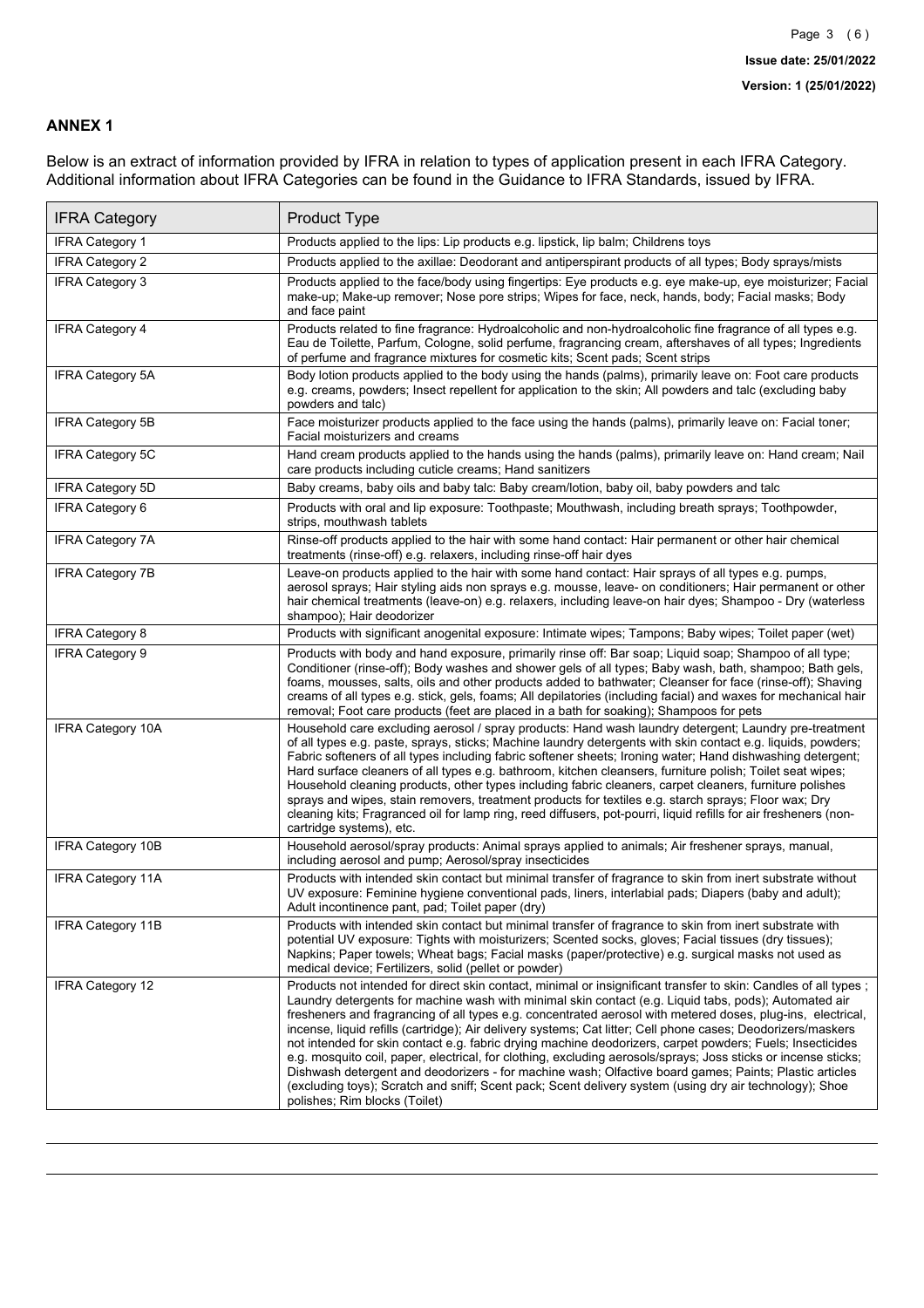## **IFRA CONFORMITY CERTIFICATE**

#### **Customer: GRACEFRUIT LTD**

#### **Product: DUCHESS FRAGRANCE 364951**

We certify that the above item is in compliance with the Standards of the INTERNATIONAL FRAGRANCE ASSOCIATION (IFRA - 48th Amendment / published June 2015), provided it is used in the following classes at a maximum concentration level of:

| IFRA classes [see annex for detail] | Maximum level of use (%) |
|-------------------------------------|--------------------------|
| <b>IFRA Class 1 Limit</b>           | Not approved             |
| IFRA Class 2 Limit                  | 11.53%                   |
| <b>IFRA Class 3.A Limit</b>         | 46.15%                   |
| IFRA Class 3.B Limit                | 46.15%                   |
| <b>IFRA Class 3.C Limit</b>         | 46.15%                   |
| IFRA Class 3.D Limit                | 46.15%                   |
| <b>IFRA Class 4.A Limit</b>         | 62.5%                    |
| <b>IFRA Class 4.B Limit</b>         | 62.5%                    |
| <b>IFRA Class 4.C Limit</b>         | 62.5%                    |
| <b>IFRA Class 4.D Limit</b>         | 62.5%                    |
| <b>IFRA Class 5 Limit</b>           | 62.5%                    |
| IFRA Class 6 Limit                  | Not approved             |
| <b>IFRA Class 7.A Limit</b>         | 23.07%                   |
| <b>IFRA Class 7.B Limit</b>         | 23.07%                   |
| <b>IFRA Class 8.A Limit</b>         | 25.64%                   |
| IFRA Class 8.B Limit                | 25.64%                   |
| IFRA Class 9.A Limit                | 62.5%                    |
| <b>IFRA Class 9.B Limit</b>         | 62.5%                    |
| IFRA Class 9.C Limit                | 62.5%                    |
| IFRA Class 10.A Limit               | 32.05%                   |
| IFRA Class 10.B Limit               | 32.05%                   |
| <b>IFRA Class 11 Limit</b>          | 100%                     |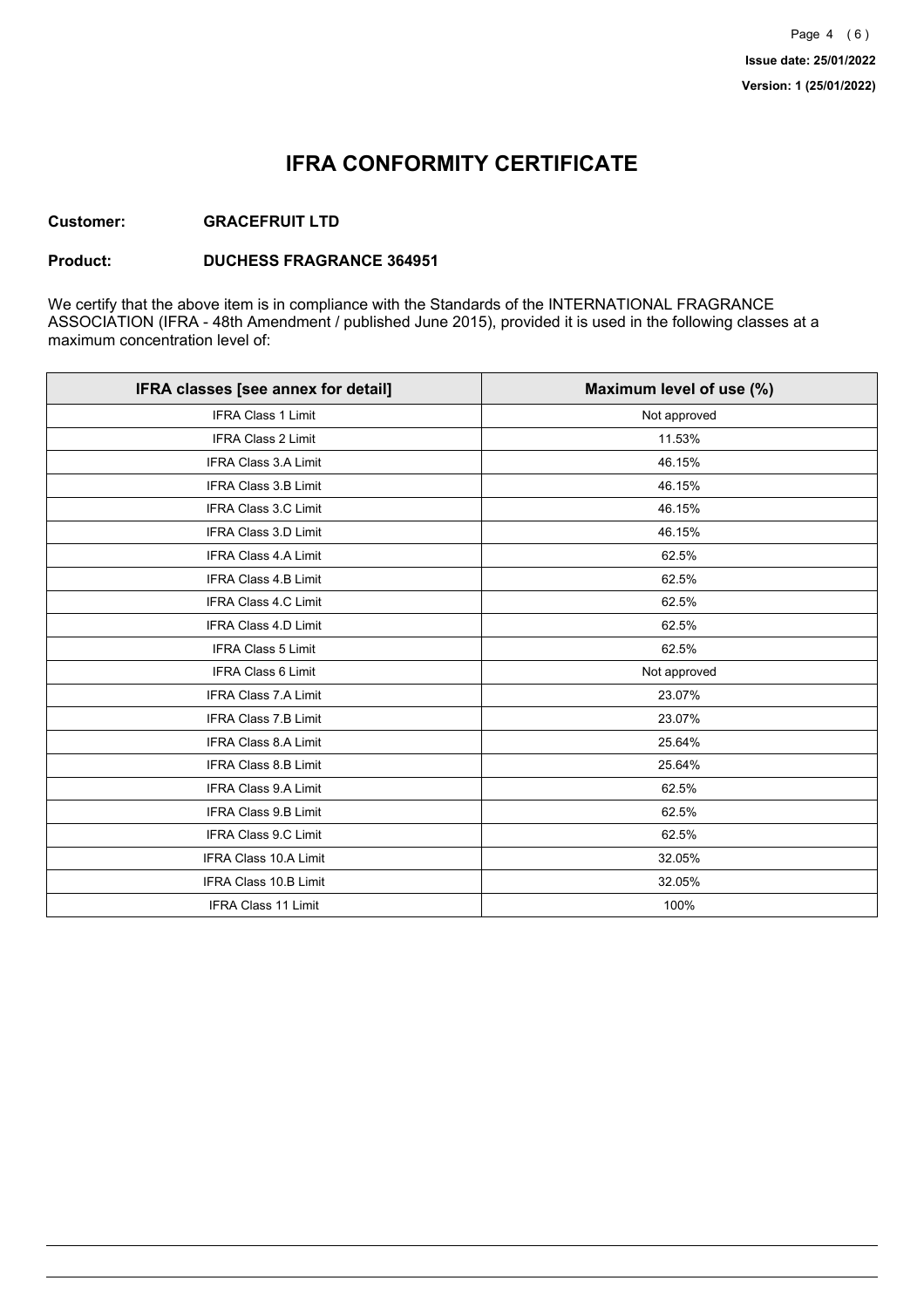# **IFRA CONFORMITY CERTIFICATE**

For other kinds of application or use at higher concentration levels, a new evaluation may be needed; please contact Gracefruit Limited.

The IFRA Standards regarding use restrictions are based on safety assessments by the Panel of Experts of the RESEARCH INSTITUTE FOR FRAGRANCE MATERIALS (RIFM) and are enforced by the IFRA Scientific Committee.

Evaluation of individual Fragrance ingredients is made according to the safety standards contained in the relevant section of the IFRA Code of Practice.

It is the ultimate responsibility of our customer to ensure the safety of the final product (containing this fragrance) by further testing if need be.

**Regulatory Affairs Department**